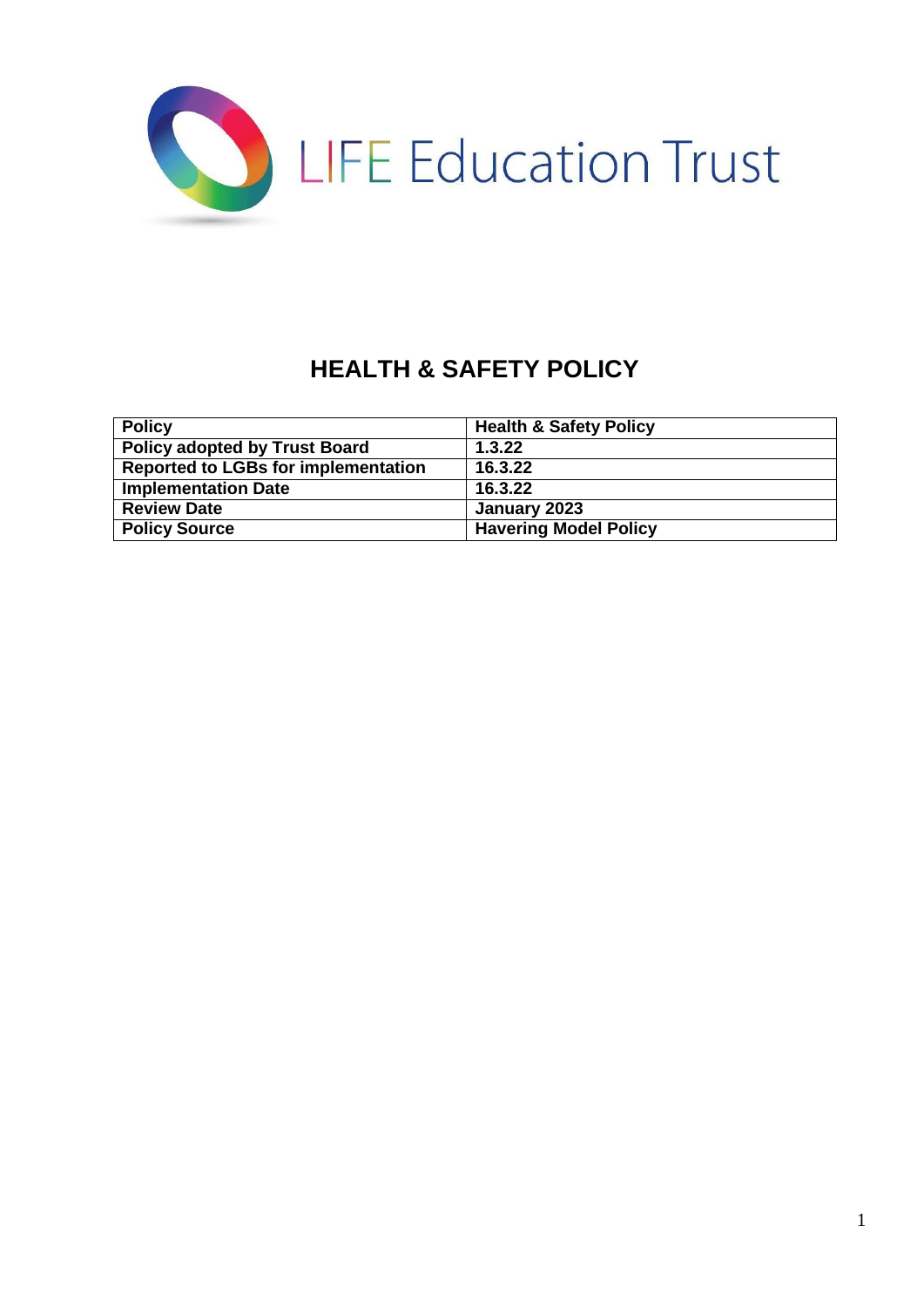## **Status of this document**

This Policy details the local arrangements for managing health & safety at schools in LIFE education Trust. It is a subordinate Policy to the London Borough of Havering's Corporate Health & Safety Policy, and should therefore be read in conjunction with this and the Corporate Safety Management System.

#### **Statement of intent**

LIFE Education Trust is committed to ensuring high standards of health & safety in all its activities It aims to not just comply with the minimum health & safety legislative requirements but, the spirit of the law as well. The Trust values its employees and will endeavour to ensure that their health, safety and welfare, and those of any visitors to the site (including pupils), are protected so far as is reasonably practicable. It recognises the economic and social benefits which are derived from the implementation of an effective health & safety management system. In order to derive these benefits the Trust's Board of Trustees and Senior Management Team commit to providing the necessary leadership and resources to implement, maintain and continuously improve the School's safety management system of all schools within the Trust.



Signed Chair of Board

## **Safety Management System**

The Safety Management System is based on the HSE's model in HSG 65 "Successful Health & Safety Management".

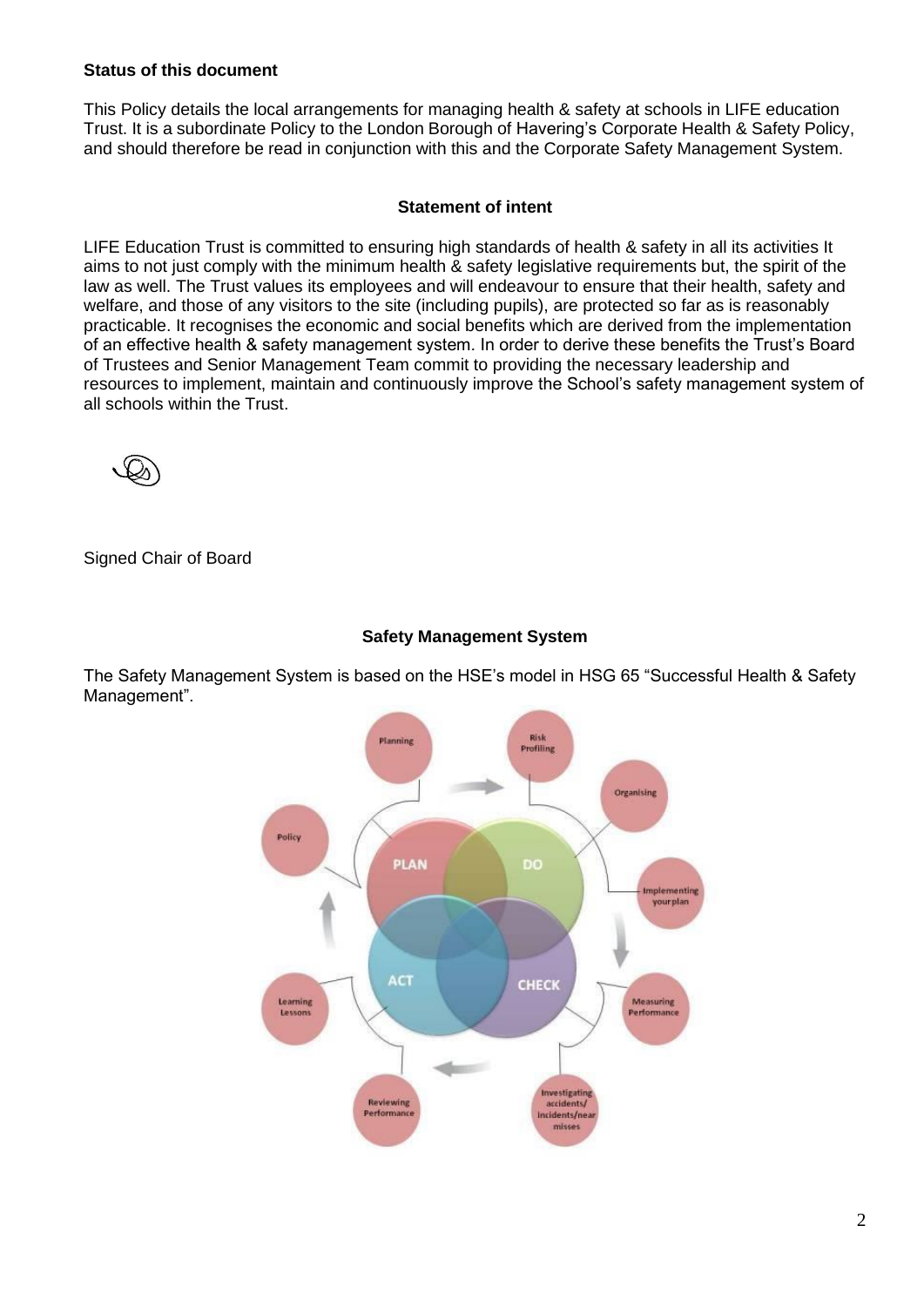# **Schools within LIFE Education Trust**

# **Local Governing Body**

The Local Governing Body is responsible for ensuring that:

• Health & Safety standards are maintained by monitoring the school's performance on a termly basis;

# **All Employees**

All employees have a legal duty to take care of their own health and safety and the safety of others affected by their acts and omissions, and to co-operate with the School to enable it to carry out its responsibilities. They must not interfere or misuse anything provided to ensure people's health and safety.

They also have a responsibility to report hazards and unsafe practices which they become aware of using the School's hazard reporting system. The employee should take all reasonable steps to make the situation safe (without putting themselves at risk) until it can be dealt with.

It is the responsibility of all employees to comply with the School's Health and Safety Policy and associated arrangements, and to co-operate with the School on its implementation.

Employees must ensure that they are fully aware of their own health & safety responsibilities, these will be detailed in this document and in local/departmental procedures.

Employees are reminded that failure to comply with health and safety requirements could lead to disciplinary action.

Note for female staff: The School has duties to assess and control the risks to pregnant workers and nursing mothers. In order to be able to fulfil this duty employees need to inform their line manager about their pregnancy at the earliest opportunity. The School recognises that some prospective parents may not wish for information on their pregnancy to become public. The School will endeavour to fulfil these wishes, but will always put the interests of the health of the employee and their unborn child above preventing disclosure.

# **The Headteacher/Head(s) of School**

The Headteacher/Head(s) of School is/are responsible for ensuring that:

- The Health & Safety decisions of the Local Authority Director of Children's Services are complied with;
- Systems are established and maintained within the School to ensure that health & safety is effectively managed;
- A Health & Safety Officer has been appointed;
- Sufficient resources are allocated to enable health and safety to be successfully managed;
- The Corporate Health, Safety and Welfare Policy and this Policy are brought to the attention of all staff and they are aware of their responsibilities under them;
- A copy of the Council's Health & Safety guidance documents is kept in the Finance Office of the School, that other copies are distributed to relevant members of staff and that a record of distribution is maintained;
- Health and safety information is communicated to relevant staff;
- Accidents are recorded, reported and investigated using the established procedures;
- There are adequate arrangements in place to enable the School's employees to be consulted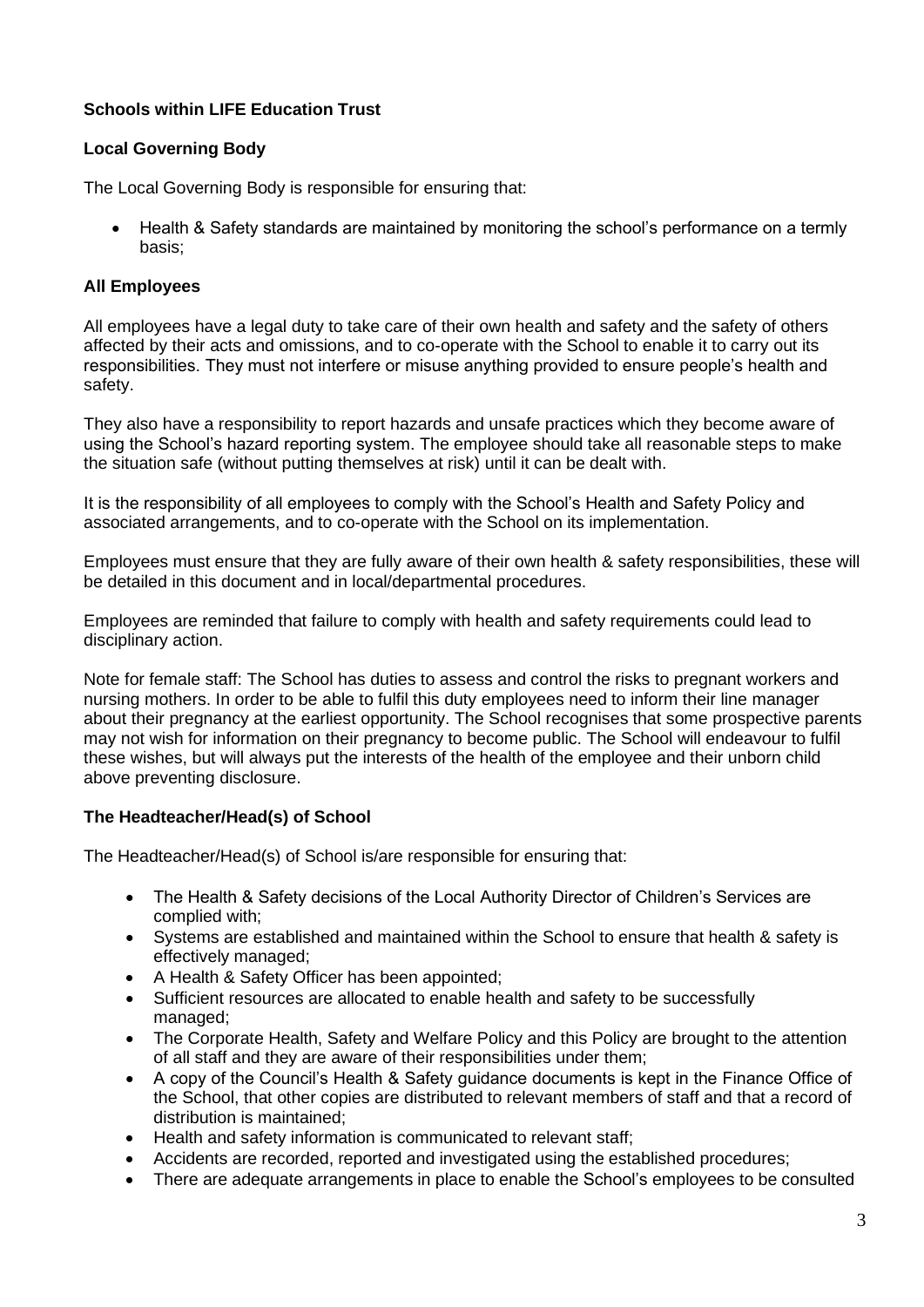on matters affecting their health & safety. Where trade union safety representatives have been appointed that suitable arrangements are made to enable them to be able to undertake their duties;

- Assessments for all risks to health and safety are carried out and the significant findings recorded, with appropriate preventative measures being taken. In particular he/she will ensure that adequate arrangements have been made to manage potential emergency situations
- New employees receive appropriate health, safety and welfare information, instructions and training, including details of the Health, Safety and Welfare Policy, fire and other safety procedures;
- The School's health and safety performance is monitored;
- Termly health and safety inspections of the School are carried out. In order to demonstrate senior leadership commitment to health & safety he/she will participate in at least one inspection per year.

## **Senior Leadership Team**

The Senior Leadership Team manages the day-to-day operation of the School. It is therefore responsible for ensuring there is a positive health and safety culture within the School. It is also responsible for establishing and maintaining the School's safety management system.

Members of the Team are responsible for deputising for the Headteacher/Head(s) of School in his/her absence.

## **Key responsibilities of all managers and supervisors**

All line managers (i.e. anybody who has responsibility, including overseeing or directing, other employees) are responsible for ensuring this Policy, and the arrangements made under it are implemented in their areas of activity. As a general rule the direct responsibility of managers for health and safety is determined by the extent to which they have the authority to take executive action. Therefore, if they have the authority to make a general decision about some aspect of their work then they are responsible for the health and safety implications of that decision.

Key general management responsibilities include:

- (a) Promoting and developing a positive attitude towards health, safety and welfare throughout the School;
- (b) Ensuring that they are and remain competent to undertake their role;
- (c) Ensuring that work activities under their control are carried out, so far as is reasonably practicable, safely and without risk to health, and that adequate arrangements are made for welfare;
- (d) Ensuring risks are assessed, the significant findings recorded and communicated to employees, and appropriate protective and preventive measures implemented;
- (e) Ensuring all accidents, near misses and acts of violence and aggressions are investigated and recorded using the School's established systems;
- (f) Monitoring the implementation of this Policy and health, safety and welfare arrangements in their area of work to ensure continuous improvement;
- (g) Ensuring employees under their control are adequately trained, informed, instructed and supervised;
- (h) Making suitable arrangements for consultation with employees and employee safety representatives;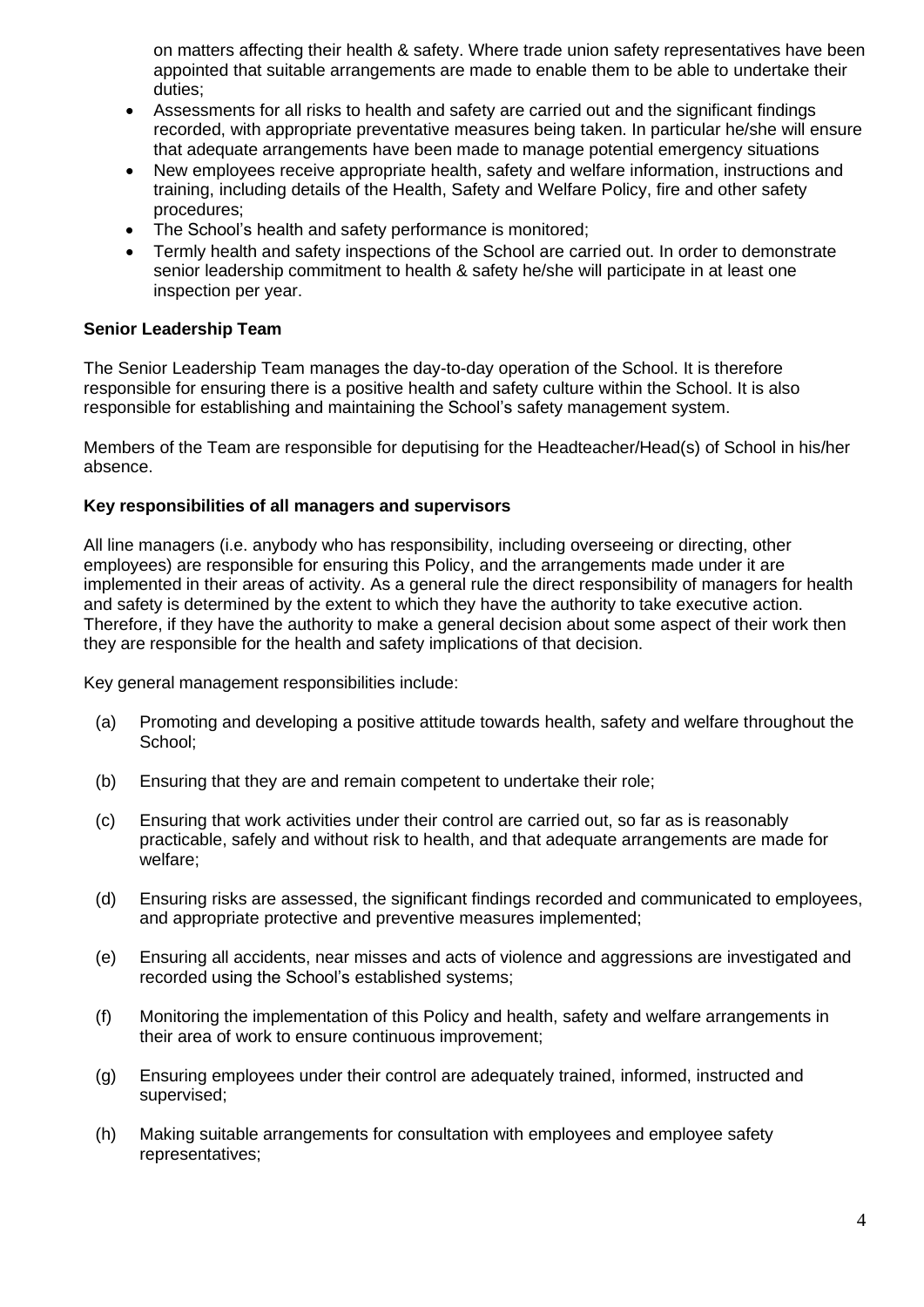- (i) Ensuring that only contractors who have been assessed for their health and safety competence are appointed to carry out work on the School's behalf, and that co-ordination and co-operation with contractors takes place in order that risks to School employees, pupils, contractor's employees and others are minimised;
- (j) Reporting health and safety issues which they cannot resolve to the School's Health & Safety Officer.

It is important that managers and supervisors understand the extent of their responsibilities, and that, the higher up the line management structure they are, the greater their responsibility will be.

Some managers within the School have additional responsibilities to the general duties and these are described below. Duties relating to the inspection and maintenance of plant & equipment (either directly or contract management) are contained in the Maintenance and inspection matrix at the end of this section.

# **Health & Safety Officer**

The main purpose of this role is to champion and monitor the implementation of the School's Health & Safety Policy on behalf of the Board. The Head of Estates, LIFE Education Trust currently holds this role. They are therefore responsible for:

- a) Establishing central record keeping systems for the School, for key documents such as risk assessments, safe systems of work and emergency procedures;
- b) Preparing health and safety monitoring reports for the Board;
- c) Reporting deficiencies, failures, or lack of co-operation with the School's safety management system to the Board where they are unable to achieve resolution themselves.
- d) Liaising with the Local Authority Schools' Health & Safety Team. Including the adoption and distribution of corporate policy and guidance within the school

## **Premises and Facilities Manager**

Is responsible for ensuring the health and safety of the Premises, in particular they are responsible for:

- Ensuring that all fire exits are clear from obstruction and unlocked prior to the building being occupied;
- Undertaking a regular test of the fire alarm system;
- Undertaking a regular test of the emergency lighting system;
- Undertaking a regular test of the magnetic door release mechanisms;
- Checking the hazard reporting book at least daily, rectifying those issues within their authority and notifying the Health & Safety Officer of any unresolved issues;
- Undertaking termly inspections of the communal areas of the School to identify hazards;
- Liaising with lettees to ensure that they are aware of evacuation procedures and routes, hazard and accident reporting procedures;
- Liaising with contractors to ensure that they are aware of relevant School procedures, including but not limited to fire, hazard & accident reporting and asbestos control.

## **Heads of Department**

Heads of Departments are responsible for implementing the Health and Safety Policy within their Department.

In particular, Heads of Department will need to ensure that:

- A copy of risk assessments relevant to the Department is maintained.
- Equipment within the Department is maintained in a safe condition. To achieve this Heads of Department will ensure that the equipment is subject to regular inspections by competent staff and an annual maintenance programme.
- Termly inspections are undertaken to identify hazards and unsafe acts and omissions within the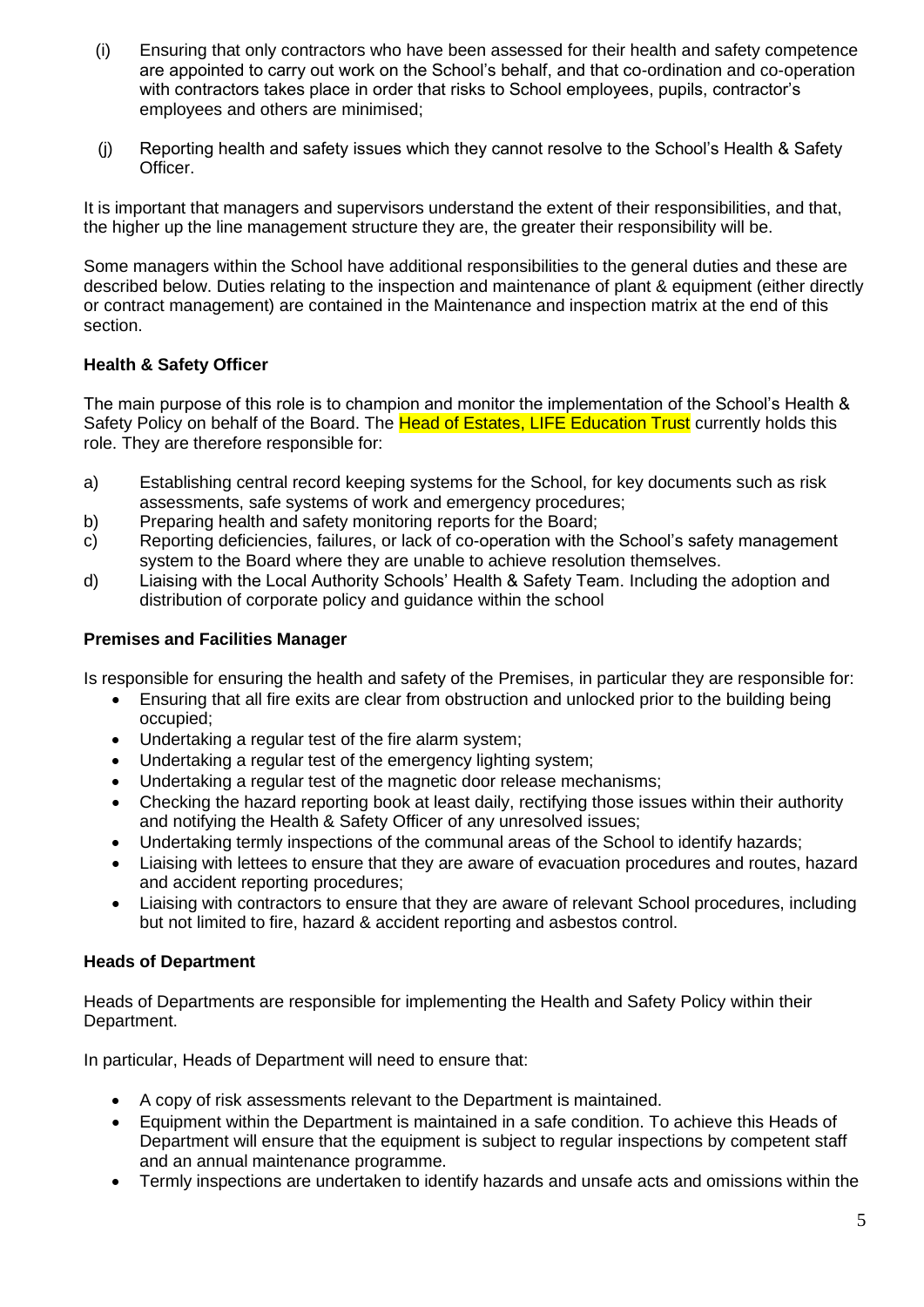Department, and that an action plan is produced to ensure that any issues identified are resolved;

- New employees receive appropriate health and safety information, instruction and training, including Departmental safety procedures;
- Records are maintained of the Department's health & safety activities:

# **Teachers**

The health, safety and welfare of students in classroom, laboratories and workshops are the responsibility of the class teacher. These rules also apply to student teachers who must be made aware of their responsibilities by a professional tutor.

A class teacher is expected to:

- Know the emergency procedures in respect of fire and first-aid and the special health and safety measures to be adopted in his/her own teaching areas and to ensure that they are applied;
- Be aware of, and follow, health and safety guidance;
- Exercise effective supervision of students and ensure that they know of the general emergency procedures in respect of fire and first-aid and the special safety measures of the teaching area;
- Give clear instructions and warnings as often as necessary **(notices, posters, hand-outs are not enough)**;
- Ensure that students' coats, bags, cases etc, are safely stowed away;
- Integrate all relevant aspects of health, safety and welfare into the teaching process and if necessary give special lessons on health, safety and welfare;
- Follow safe working procedures personally;
- Ensure protective clothing, guards, special safe working procedures etc. are used when necessary;
- Make recommendations on health, safety and welfare matters to the head of subject or team leader.

# **Technicians**

Technicians are responsible for:

- Undertaking termly inspections and maintenance of hand-tools, apparatus, personal protective and testing energy supply outlets/taps/sockets in the teaching and preparation areas in accordance with departmental checklists;
- Ensuring that hazardous substances are stored appropriately;
- Ensuring preparation and practical teaching areas are kept tidy.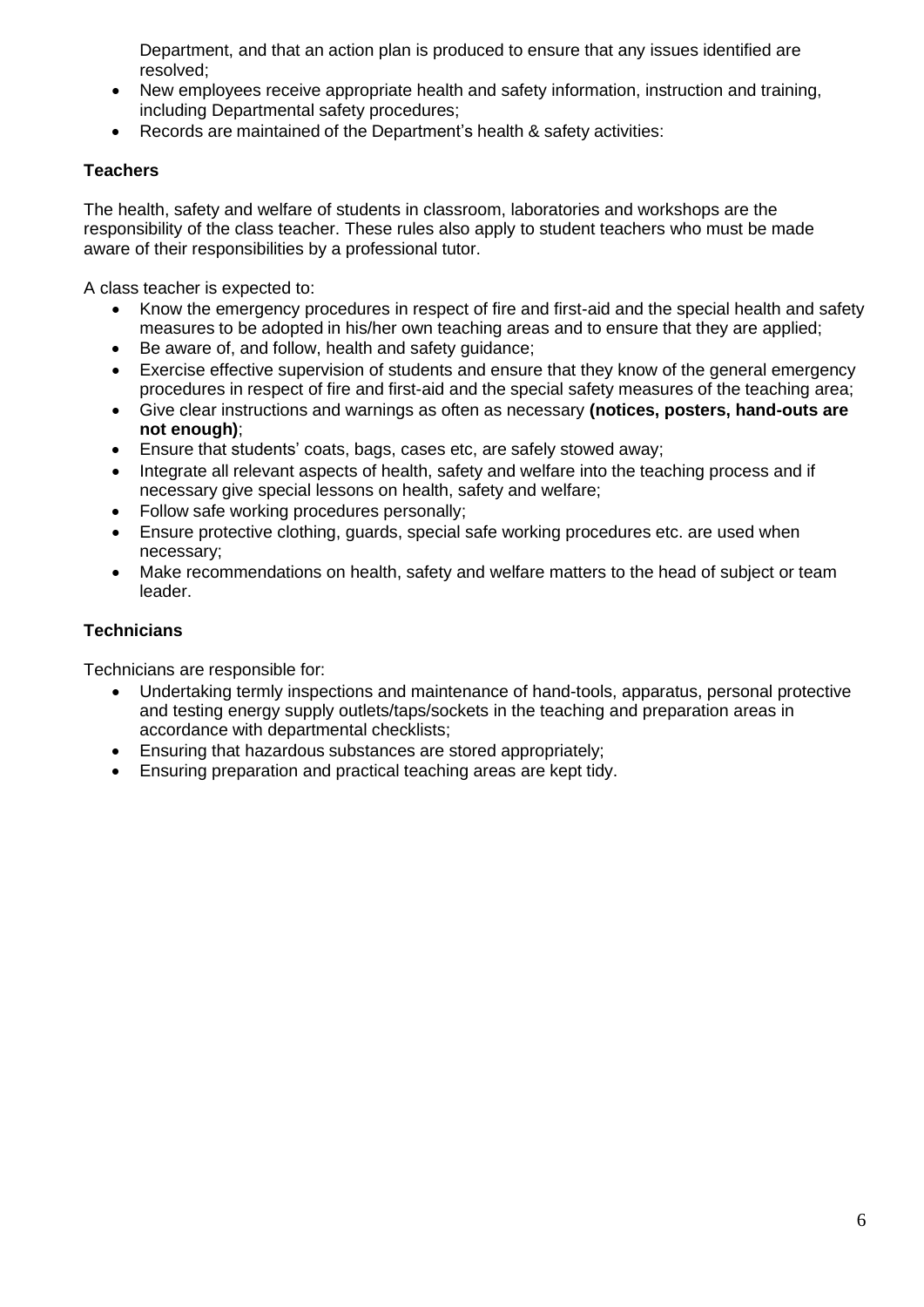## **Educational Visits Co-ordinator**

The EVC is responsible for ensuring that all trips and visits are approved in accordance with the Borough's Policy and that the visit leader is competent and has completed a suitable and sufficient risk assessment.

## **Mid-day Assistants**

Mid-day assistants must ensure that they know the role which they must play in the event of an emergency evacuation and the procedure for first aid during the lunch period.

## **Competent Advice – to be updated by each school**

The Schools currently utilises the London Borough of Havering's Schools' Health & Safety Team and Innovate Healthcare Ltd as its sources of competent health & safety and, occupational health & wellbeing advice respectively.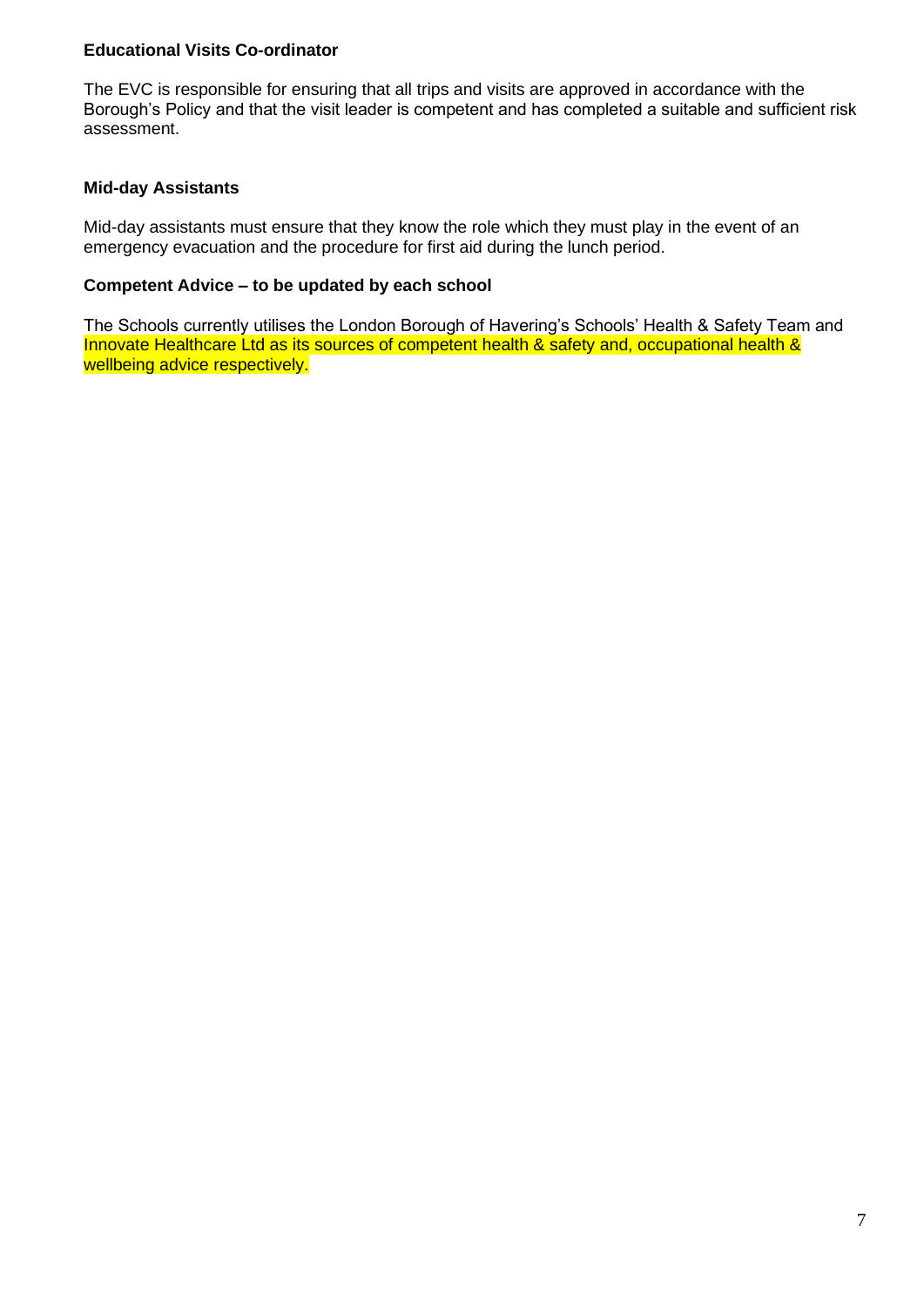| <b>Maintenance and Inspection Matrix</b>                |                                        |                                 |                                 |                                           |                                                                          |  |
|---------------------------------------------------------|----------------------------------------|---------------------------------|---------------------------------|-------------------------------------------|--------------------------------------------------------------------------|--|
| <b>Plant/Equipment/Service</b>                          | Maintenance/<br><b>Inspection type</b> | <b>Frequency</b>                | <b>Scheduled</b><br>for (month) | <b>Current</b><br>Contractor/<br>in-house | Responsible<br>person (task<br>performance or<br>contract<br>management) |  |
| <b>Air Conditioning</b>                                 | Maintenance                            | Annually                        |                                 |                                           |                                                                          |  |
| Air receivers >250bar/litres                            | Inspection                             | Annually                        |                                 |                                           |                                                                          |  |
| <b>Asbestos Monitoring</b>                              | <b>Check</b>                           | Variable                        |                                 | In-house                                  |                                                                          |  |
| Autoclaves                                              | Inspection                             | Annually                        |                                 |                                           |                                                                          |  |
| <b>Boiler</b>                                           | Maintenance                            | Annually                        |                                 |                                           |                                                                          |  |
|                                                         | Inspection                             | Annually                        |                                 |                                           |                                                                          |  |
| Clinical waste disposal                                 | Waste collection &<br>disposal         | Dependent on risk<br>assessment |                                 |                                           |                                                                          |  |
| D&T plant/equipment                                     | Safe condition                         | Annually                        |                                 | In-house                                  |                                                                          |  |
|                                                         | Maintenance                            | Annually                        |                                 |                                           |                                                                          |  |
| Electrical (mains wiring)                               | Inspection                             | 5 Yearly                        |                                 |                                           |                                                                          |  |
| <b>Electrical (PAT)</b>                                 | Inspection                             | variable                        |                                 |                                           |                                                                          |  |
| Emergency evacuation chairs                             | Inspection                             | Annually                        |                                 |                                           |                                                                          |  |
|                                                         | <b>Visual Check</b>                    | Monthly                         |                                 |                                           |                                                                          |  |
| Entrance Barrier/gates (powered and                     | Inspection (powered)                   | Annually                        |                                 |                                           |                                                                          |  |
| manual)                                                 | <b>Visual check</b>                    | Termly                          |                                 | In-house                                  |                                                                          |  |
| Extraction systems (dust)                               | Inspection                             | Annually                        |                                 |                                           |                                                                          |  |
| <b>Extraction Systems (heat processes)</b>              | Inspection                             | Annually                        |                                 |                                           |                                                                          |  |
| <b>Extraction Systems (Kitchens)</b>                    | Maintenance                            | Quarterly                       |                                 |                                           |                                                                          |  |
| Extraction Systems (fume cupboards)                     | Inspection                             | Annually                        |                                 |                                           |                                                                          |  |
| <b>Emergency Lighting</b>                               | <b>Visual check</b>                    | <b>Daily</b>                    |                                 | In-house                                  |                                                                          |  |
|                                                         | <b>Test</b>                            | Monthly                         |                                 | In-house                                  |                                                                          |  |
|                                                         | Inspection/battery test                | Yearly                          |                                 |                                           |                                                                          |  |
| Fall arrest systems                                     | Inspection                             | Annually                        |                                 |                                           |                                                                          |  |
| Fire Alarm, detectors and door                          | <b>Test</b>                            | All in 13 week period           |                                 | In-house                                  |                                                                          |  |
| release (including independent door<br>release devices) | Inspection                             | Quarterly                       |                                 |                                           |                                                                          |  |
| Independent fire door release<br>devices                | Battery change                         | Annually                        |                                 | In-house                                  |                                                                          |  |
| <b>Fire Doors</b>                                       | Inspection                             | Annually                        |                                 |                                           |                                                                          |  |
|                                                         | <b>Visual Check</b>                    | Monthly                         |                                 | In-house                                  |                                                                          |  |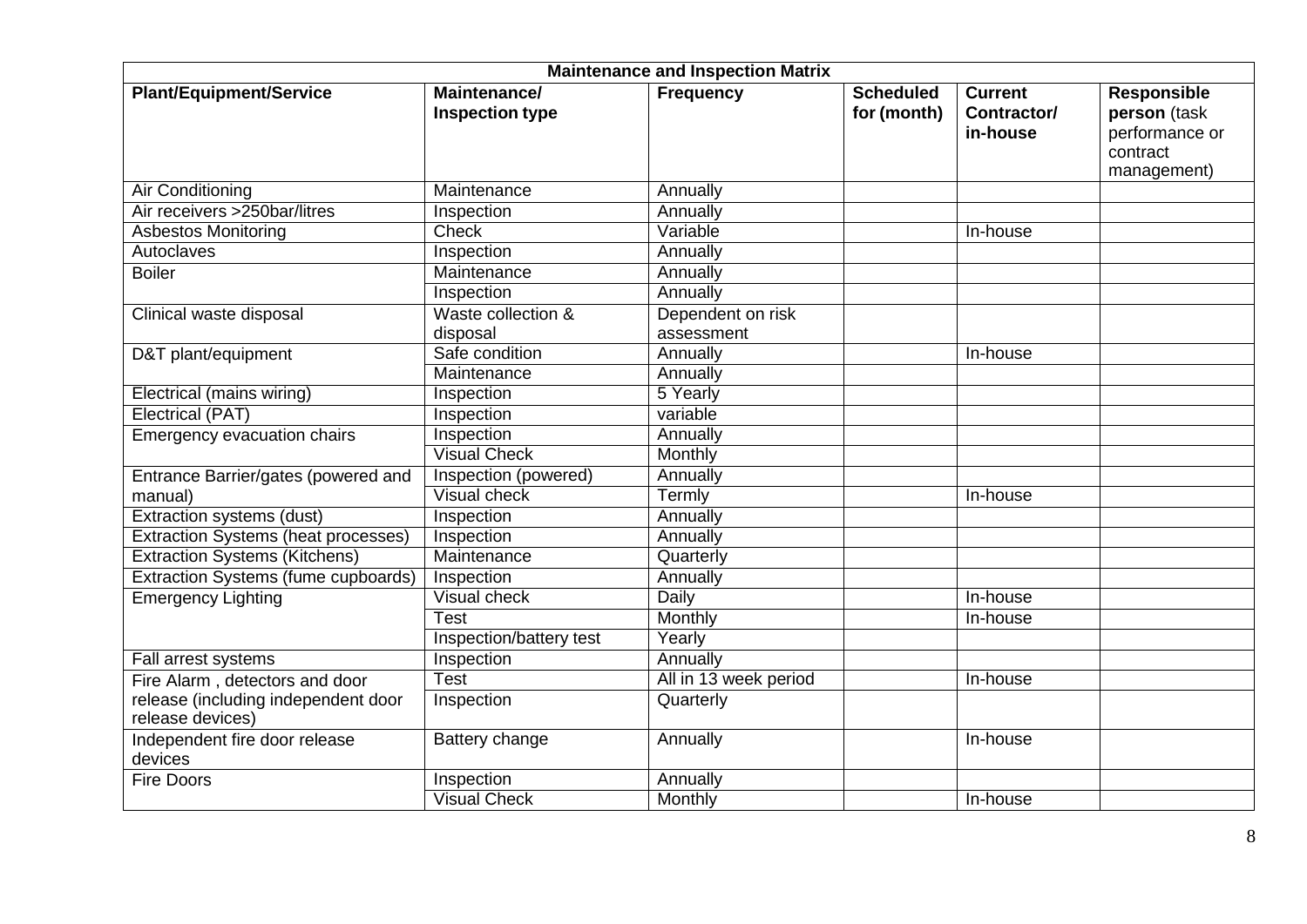| Fire escape staircases/ladders<br>(external)   | Inspection             | 5 years after<br>installation/every 3<br>years thereafter   |          |
|------------------------------------------------|------------------------|-------------------------------------------------------------|----------|
|                                                | <b>Visual check</b>    | Annually                                                    | In-house |
| <b>Fire Extinguishers</b>                      | Inspection             | Annually                                                    |          |
|                                                | <b>Visual Check</b>    | Monthly                                                     |          |
| Fire evacuation doors                          | <b>Visual Check</b>    | <b>Monthly</b>                                              | In-house |
| <b>Fire Shutters</b>                           | Maintenance            |                                                             |          |
|                                                | Inspection             |                                                             |          |
| Gas appliances                                 | Inspection             | Annually                                                    |          |
| <b>Heating System</b>                          | Maintenance            | Annually                                                    |          |
| Hoists (engine)                                | Inspection             | Annually                                                    |          |
| Hoists & Slings (patient)                      | Inspection             | 6 months                                                    |          |
| <b>Intruder Alarm</b>                          | Maintenance            | Annually                                                    |          |
| Kiln                                           | Inspection             | Annually                                                    |          |
| Ladders/step ladders                           | Inspection             | Annually                                                    | In-house |
| <b>Lifts/stairlifts</b>                        | Inspection             | 6 months                                                    |          |
| Lightning conductors                           | Inspection             | Annually                                                    |          |
| <b>MEWP</b>                                    | Inspection             | 6 monthly                                                   |          |
| <b>Minibuses</b>                               | <b>Check</b>           | Before use                                                  | In-house |
|                                                | Inspection (MOT)       | Annually                                                    |          |
|                                                | Maintenance            | Annually or as per<br>manufacturer's<br>schedule if shorter |          |
| <b>PH/Free Chlorine</b>                        | <b>Test</b>            | 3 times per day                                             | In-house |
| PE equipment (including recreational<br>posts) | Inspection             | Annually                                                    |          |
| <b>Play Equipment</b>                          | Inspection             | Annually                                                    |          |
|                                                | <b>Visual check</b>    | Weekly                                                      | In-house |
| Pug Mill                                       | Inspection             | Annually                                                    |          |
| <b>Radiation Sources</b>                       | Inspection             | Annually                                                    | In-house |
| Shutter door systems                           | Inspection             | Annually                                                    |          |
| Sprinkler systems                              | Inspection/Maintenance | Annually                                                    |          |
|                                                | Test                   | Monthly                                                     |          |
| Steam engines                                  | Inspection             | Annually                                                    |          |
| <b>Tower Scaffolds</b>                         | Inspection             | Annually                                                    |          |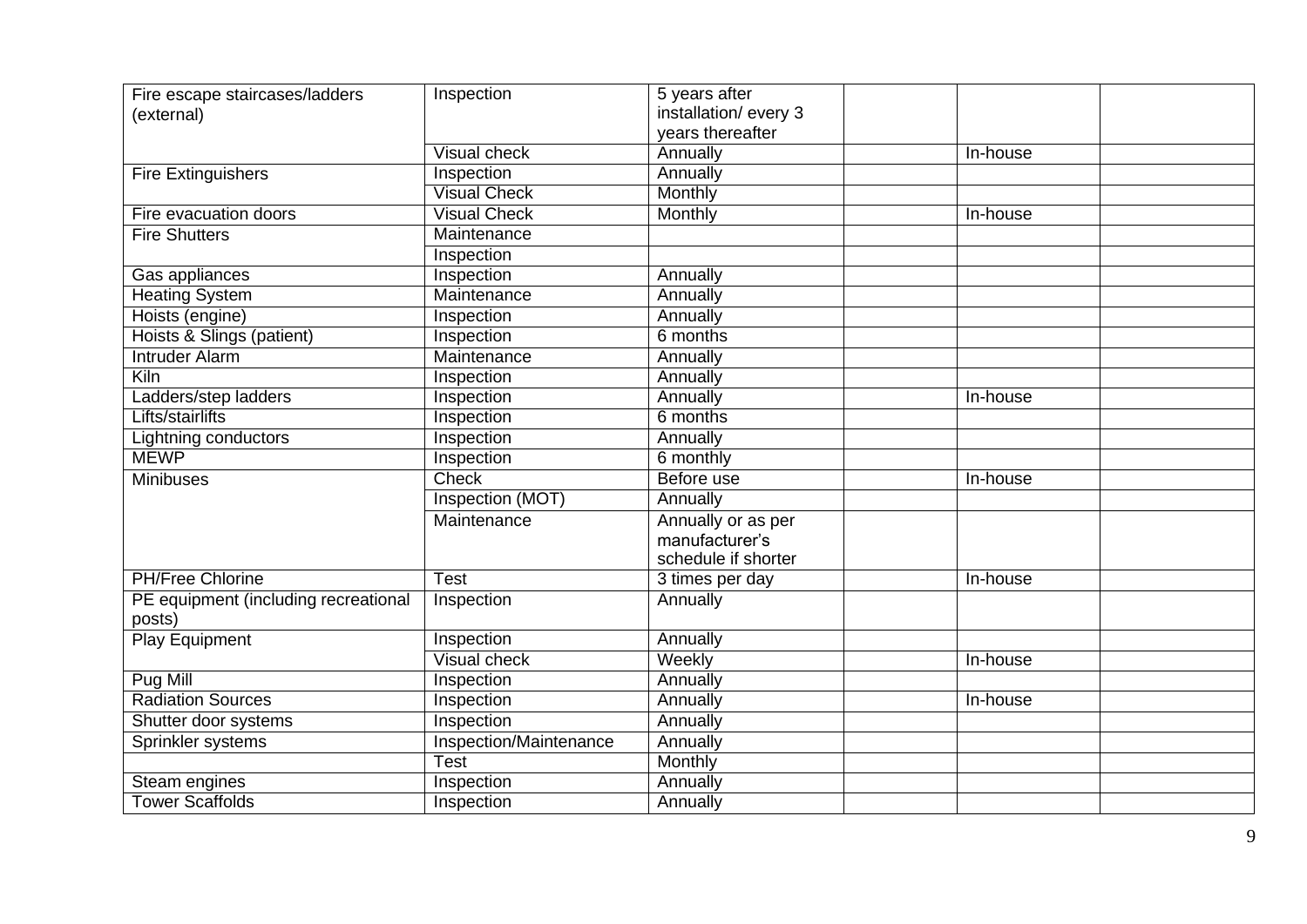|                                               | After assembly inspection           | Before use & every 7 | In-house |  |
|-----------------------------------------------|-------------------------------------|----------------------|----------|--|
|                                               |                                     | days                 |          |  |
| Tie-in bolts                                  | Inspection                          | Annually             |          |  |
| Trees (Zone 1)                                | Inspection                          | Annually             |          |  |
| Water Systems (descaling)                     | Maintenance                         | Quarterly            |          |  |
| Water Systems (infrequent use)                | Flushing                            | Weekly               | In-house |  |
| Water Systems (hot & cold)                    | Inspection/Maintenance/sa<br>mpling | 6 monthly/Annually   |          |  |
| Water Systems (temperature)                   | Test                                | Monthly              |          |  |
| Water Systems - thermostatic mixing<br>valves | Maintenance                         | Annually             |          |  |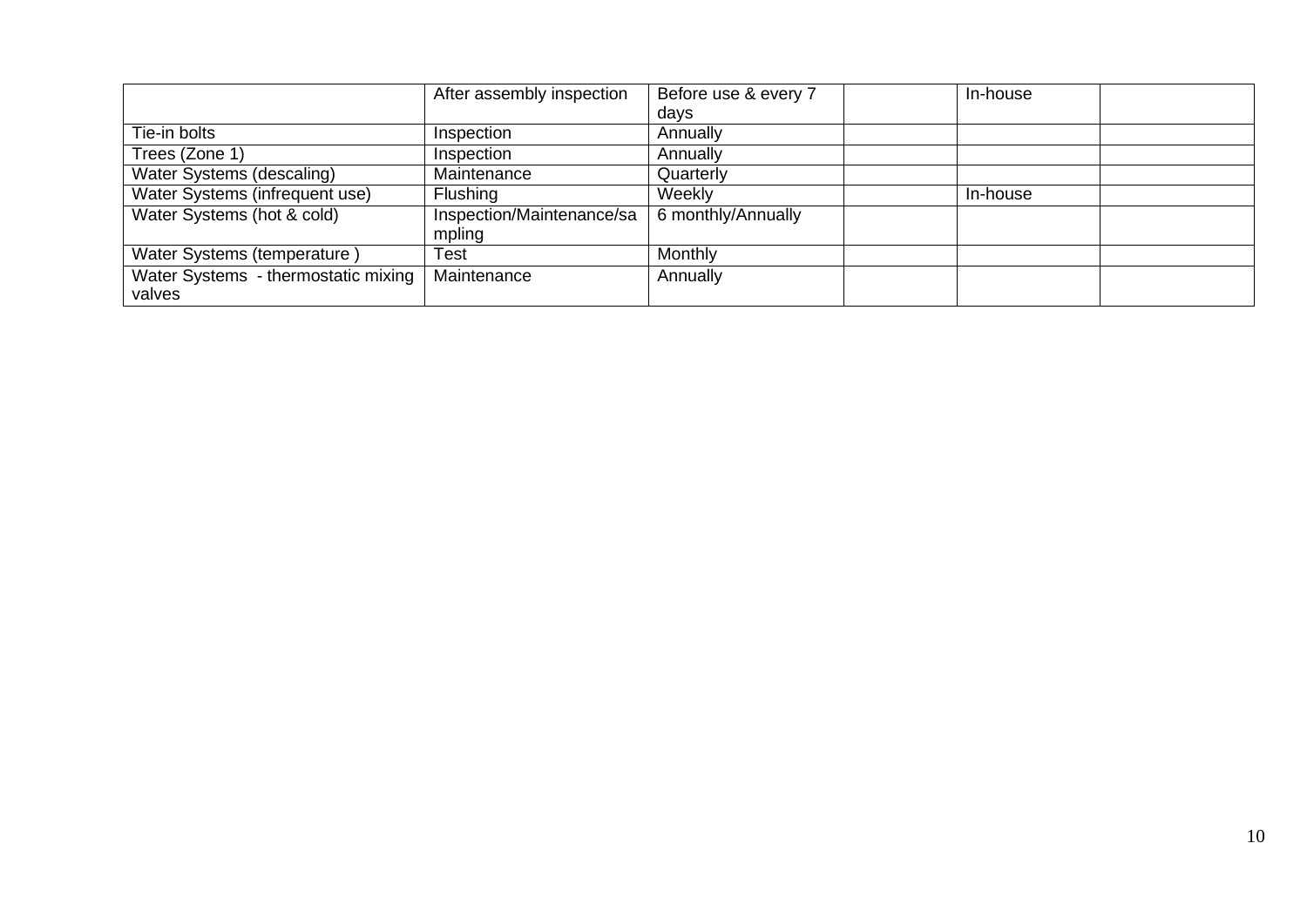## **Arrangements**

This Section details the arrangements which the School has in place for managing health & safety. In most cases it will signpost to other documents/procedures. The School utilises the oneSource Health and Safety Team's "Health and Safety Manual". This is an on-line resource which details how various tasks should be undertaken. The Manual forms part of the School's arrangements to manage health and safety.

## **Risk assessments**

The School has assessed the risks relating to its operations. Where significant risks have been identified these and the necessary control measures have been recorded. The Health & Safety Officer maintains a central record of all risk assessments on Smartlog.Copies of appropriate risk assessments are held by all departments/subject leads. For some risks the School has adopted the control measures outlined in the Health and Safety Manual.

Line managers are responsible for ensuring that their staff are aware of, and understand the findings of the risk assessments relating to their work.

Before new activities are undertaken or when an existing activity is changed the manager in overall control of the activity/subject lead will ensure that a new or revised risk assessment is produced.

Risk assessments will be reviewed at least annually.

## **Fire**

The School has undertaken a fire risk assessment the findings of which have resulted in the development of systems to mitigate and control the risk. Notices containing the actions required in the event of a fire are sited around the School. The Fire Register which contains the assessment and details on the management of the various control measures is located in the Site office.

#### **Hazard and unsafe acts & omissions reporting**

Hazards are things with the potential to cause harm, such as torn carpets, damaged electrical sockets etc. Unsafe acts and omissions are when people undertake tasks in an unsafe manner regardless of the reasons for their behaviour. All hazards and unsafe acts and omissions must be reported. The hazard reporting book/ form is located in the site office.

## **Accident & near miss reporting**

A near-miss is incident which could have resulted in injury or loss, if the circumstances were different (for example if a member of the site team was working on a tower scaffold and dropped a tool, but luckily it did not actually cause any injury or damage).

All accidents and near misses must be reported. Minor injuries to pupils are recorded in bump books. All other accidents are to be reported to the medical room where the incident using the Authority's online accident reporting system.

## **Communication**

The School communicates information on health & safety to its employees using the following methods:

As part of the induction process; Team meetings/Departmental/Staff meetings; Staff circulars/newsletter; Staff notice boards  $1:1s$ Access to the staff drive on the intranet.